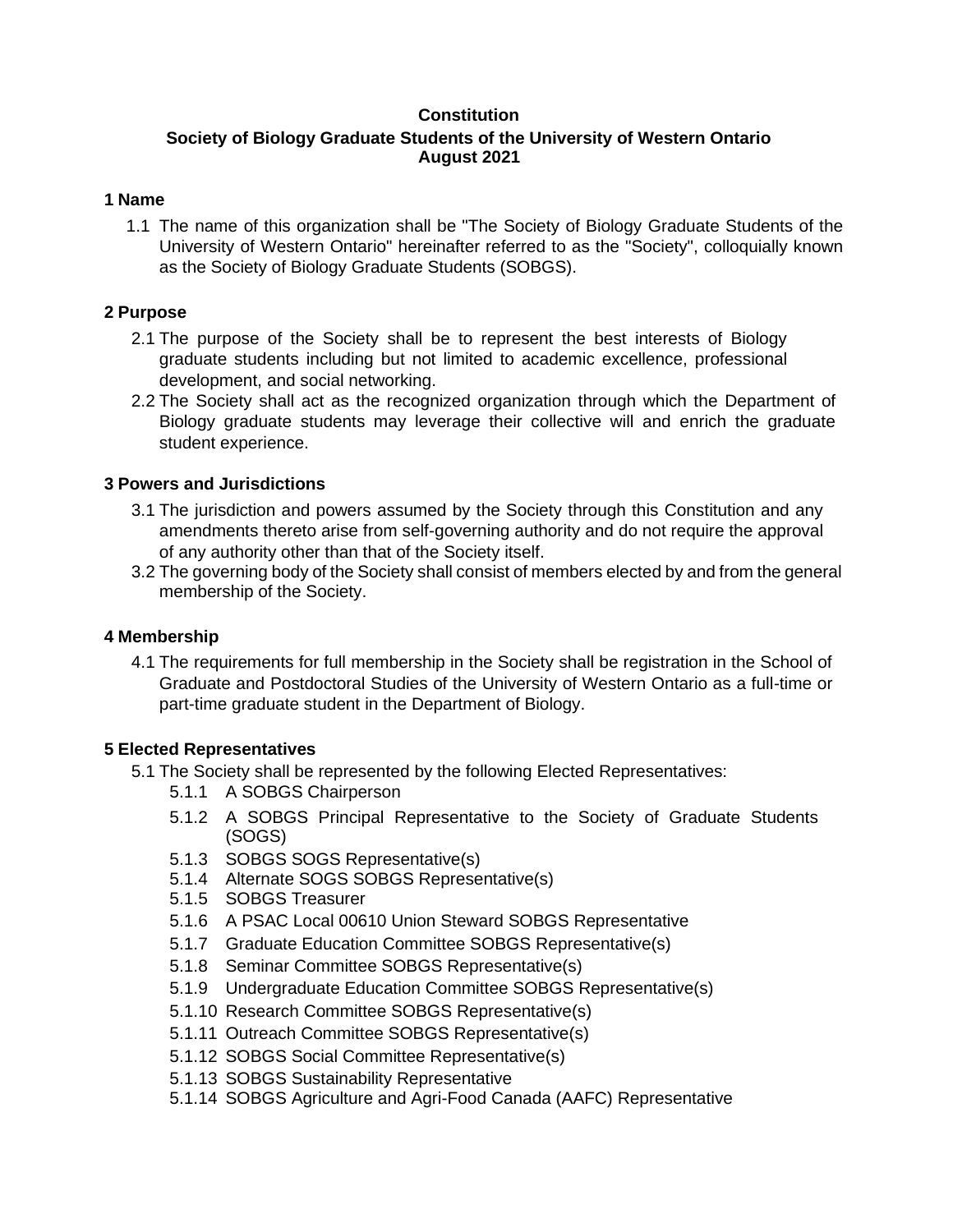# 5.1.15 SOBGS Equity, Diversity, and Inclusion Representative(s)

5.2 Duties for these positions are described in Section 12.

# **6 Meetings**

- 6.1 Decorum
	- 6.1.1 Responsibility for maintaining decorum and preparing the agenda will normally rest with the Chairperson. If the Chairperson is not present, then the responsibility will pass to the Principal SOGS Representative.
	- 6.1.2 Society members shall conduct themselves honourably and respectfully at all times.
	- 6.1.3 The current edition of Robert's Rules of Order may be proposed at any time by a Society member and will then be invoked upon being seconded by another Society member, in a manner consistent with the Constitution of the Society.
- 6.2 General Meetings
	- 6.2.1 General Meetings may be called at an Elected Representatives Meeting (Section 6.3), by any Elected Representative, and the call will succeed if seconded.
	- 6.2.2 The Chairperson shall ensure that a General Meeting of the Society occurs at least once per academic year (September 1 through August 31).
	- 6.2.3 General Meetings will be chaired by the individual responsible for calling the meeting.
	- 6.2.4 Notice of a General Meeting, including an agenda, shall be advertised through the biology graduate student electronic mailing list at least 5 business days in advance of the General Meeting.
	- 6.2.5 All Society members shall be entitled to attend General Meetings. Only Society members shall be entitled to:
		- 6.2.5.1 move, second, and vote on motions.
		- 6.2.5.2 assign proxy, as defined in Section 6.2.6.
	- 6.2.6 A proxy holder must be a Society member. Any Society member attending a General Meeting may hold a maximum of two proxy votes. A proxy form will be made available to the Society membership at notice of the General Meeting by the meeting chair. The signed proxy must be submitted to the meeting chair at the opening of the meeting, and shall be valid for the period of the meeting.
		- 6.2.6.1 The proxy form will be adapted from the current SOGS General Meeting proxy form.
	- 6.2.7 Quorum for a General Meeting shall consist of 10 percent of the Society membership and will be counted by those in attendance, excluding proxies. The meeting chair will be responsible for determining the number of Society members and calculating quorum.
	- 6.2.8 Motions can be carried by a simple majority vote (greater than 50%), unless stated otherwise, either by secret ballot or show of hands at the discretion of the meeting chair.
		- 6.2.8.1 The meeting chair has no voting rights.
	- 6.2.9 Motions made and carried at a General Meeting shall be binding on the Society.
- 6.3 Elected Representatives Meetings
	- 6.3.1 Elected Representatives may convene meetings to discuss matters concerning the Society.
	- 6.3.2 Elected Representatives Meetings may be called and chaired only by Elected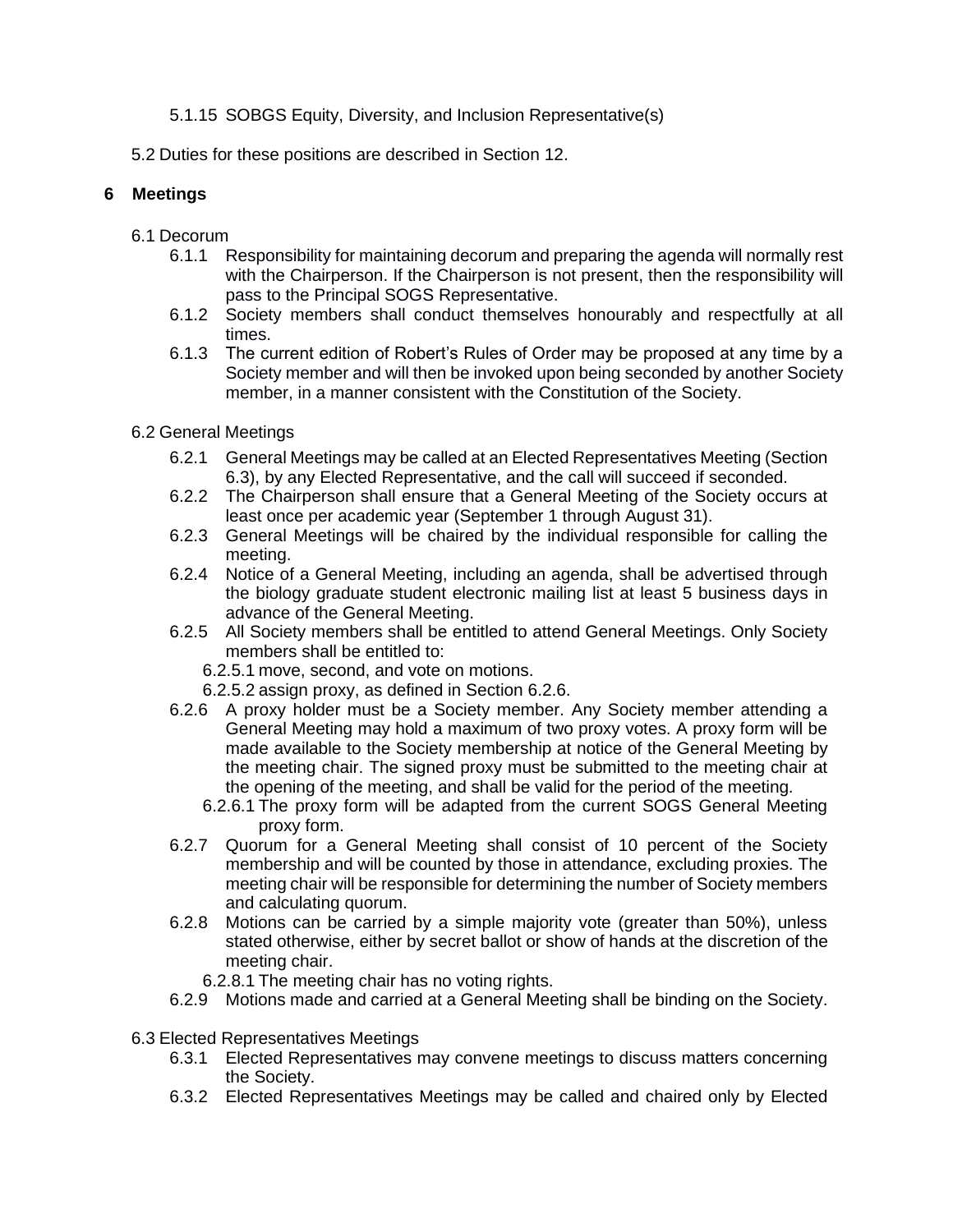Representatives.

- 6.3.2.1 A request for an Elected Representatives Meeting, communicated to the Chairperson from an Elected Representative, will obligate the Chairperson to call a meeting within 4 weeks' time.
- 6.3.2.2 Any other Society member may attend and speak at a meeting, providing that the individual is recognized through a simple majority vote (greater than 50%) of Elected Representatives in attendance.
- 6.3.3 Quorum for an Elected Representatives Meeting will be half plus one of the Elected Representatives.
- 6.3.4 Proxy voting will not be permitted for Elected Representatives Meetings.
- 6.3.5 Resolutions from such meetings must be ratified at a General Meeting before they are considered binding on the Society.

## **7 Elections**

- 7.1 All Society members are eligible to seek election.
- 7.2 Elections shall be held on the first Monday following September 20 of each year for all positions, unless stated otherwise.
	- 7.2.1 Elections will be held for Seminar Committee Winter Representative(s) on the first Monday following January 10 of each year (Section 12.7.1).
- 7.3 Elected Representatives shall take office immediately upon election and fill their position for one (1) year.
- 7.4 The current Chairperson will act as an election coordinator. If the Chairperson is unavailable (e.g. due to graduation), the current Principal SOGS Representative will act as election coordinator, followed by the most senior Elected Representative as determined by number of terms served. In the event of a tie for seniority, the election coordinator will be determined by draw of lots.
- 7.5 The election coordinator will begin notifying the Society membership of the election date and call for nominations no later than 10 days before the elections are held. This will include, but not be limited to, the biology graduate student electronic mailing list.
- 7.6 Nominations for all Elected Representative positions shall be received by the election coordinator. Nominations must be submitted by hard copy or email, and Society members may nominate themselves.
- 7.7 Elections shall be conducted by email ballot.
- 7.8 Votes shall be tallied by the election coordinator. If only a single candidate stands for office, that person shall gain the position by acclamation.
- 7.9 In the event that an Elected Representative position is vacated prior to 60 days before the regularly scheduled election for that position, the Chairperson shall assume the responsibility of coordinating the election of a new candidate for the position.

## **8 Conflict of Interest**

- 8.1 No Society member should vote on a question in which he or she has personal or pecuniary interest not common to Society membership. Clarification of this concept can be seen in the SOGS By-Laws.
- 8.2 The responsibility for revealing conflict of interest lies directly with the Society member concerned.
- 8.3 Conflict of interest perceived by any Society member concerning any other Society member should be brought to the attention of the Chairperson or Principal SOGS Representative immediately.
- 8.4 If a Society member with a conflict of interest does not abstain from voting, the Chairperson or Principal SOGS Representative shall follow the complaint process as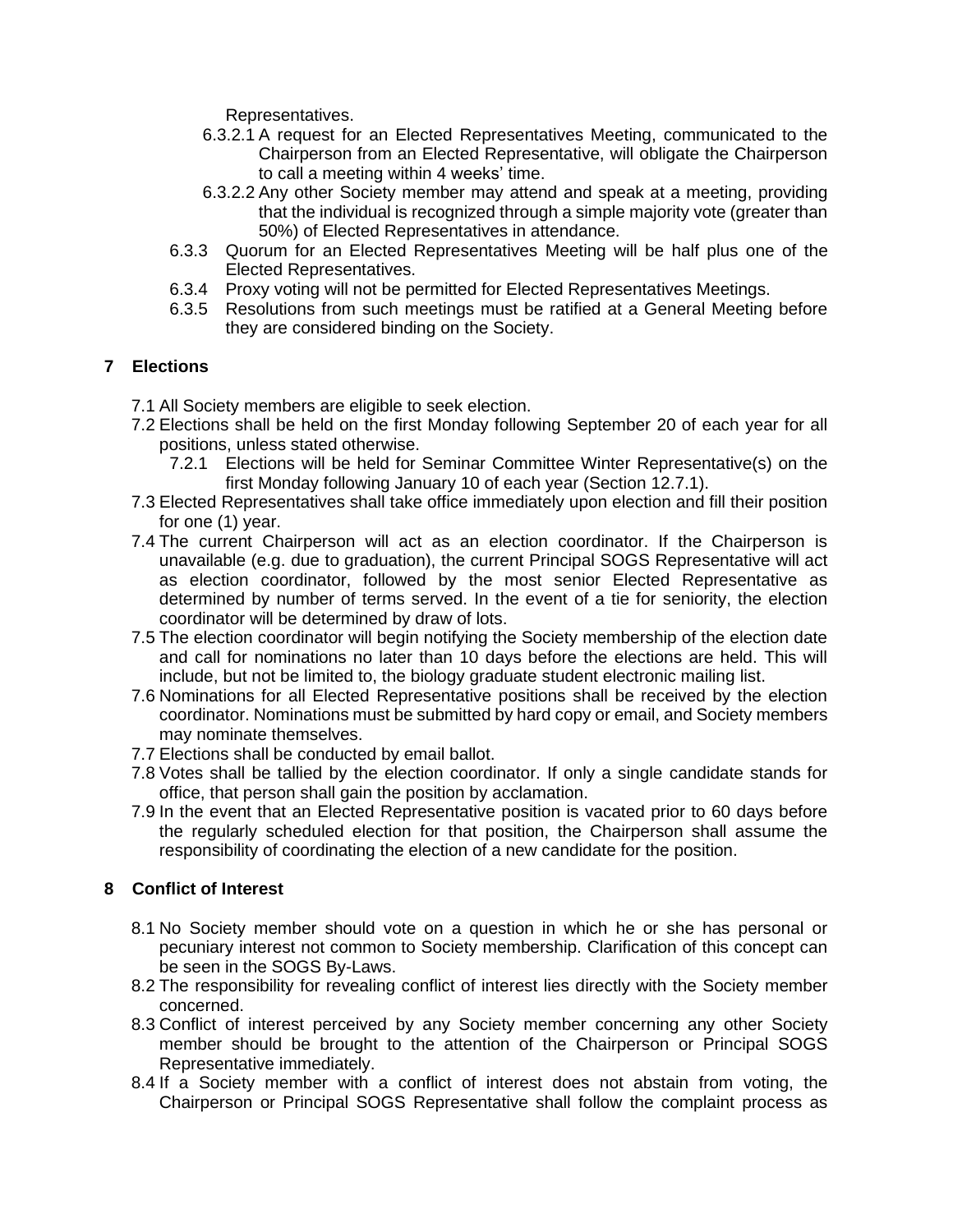defined in Section 9.

8.5 A Society member may be barred from membership on a SOBGS subcommittee if they are unable to take part in the business of the SOBGS subcommittee due to conflict of interest frequently occurring.

# **9 Complaints against an elected representative**

# 9.1 **Filing a complaint**

- 9.1.1 Any Society member may file a formal complaint about an Elected Representative.
- 9.1.2 Complaints about the Chairperson shall be addressed to the Principal SOGS Representative and complaints about any other Elected Representative shall be addressed to the Chairperson.
- 9.1.3 The person who receives the complaint shall be identified as "the Recipient", the person submitting the complaint shall be identified as "the Appellant", and the person who is the subject of the complaint shall be identified as "the Subject".
- 9.1.4 Society members may file a formal complaint by sending a letter to the appropriate representative with the reason for their complaint. Reasons for complaint include, but are not limited to, failure to perform duties as described Section 12, actions considered offensive to a Society member, and voting while in a conflict of interest.

#### 9.2 **Investigation of the complaint**

- 9.2.1 Upon receiving a formal complaint, the Recipient shall perform the following actions:
	- 9.2.1.1 Within one week, the Recipient shall inform the Subject that a complaint has been lodged against him or her, and that the process of investigation as described in Section 9 has been initiated. The Subject shall be given a reasonable amount of time (no more than one week) to respond to the Recipient and address the problem described in the formal complaint. The Recipient shall immediately inform the Appellant of the response of the Subject, and ask the Appellant if this response is satisfactory.
	- 9.2.1.2 If the Appellant is unsatisfied by the response of the Subject, the Appellant may inform the Recipient of his or her intention to pursue impeachment of the Subject, as described in Section 9.3. At this time, the Appellant must explain why his or her complaint impinges on the ability of the Subject to perform his or her duties as an Elected Representative.

## 9.3 **Impeachment**

- 9.3.1 The Recipient shall inform the Subject that a decision was made to pursue impeachment proceedings.
- 9.3.2 If the Recipient believes that the complaint may be spurious, he or she may, at his or her discretion, organize an ad hoc committee comprised of three Elected Representatives, chosen by random draw, to discuss the merits of the complaint against the Subject (within no more than one week). If the complaint is considered merited, the Recipient proceeds with impeachment. If the complaint is considered unmerited, the Recipient shall inform the Appellant of the ad hoc committee's decision.
- 9.3.3 The Recipient shall call, organize, and chair a General Meeting within two weeks of the Recipient informing the Subject of the decision to pursue impeachment. The Recipient shall inform the Society membership by the biology graduate student electronic mailing list and describe the nature of the complaint against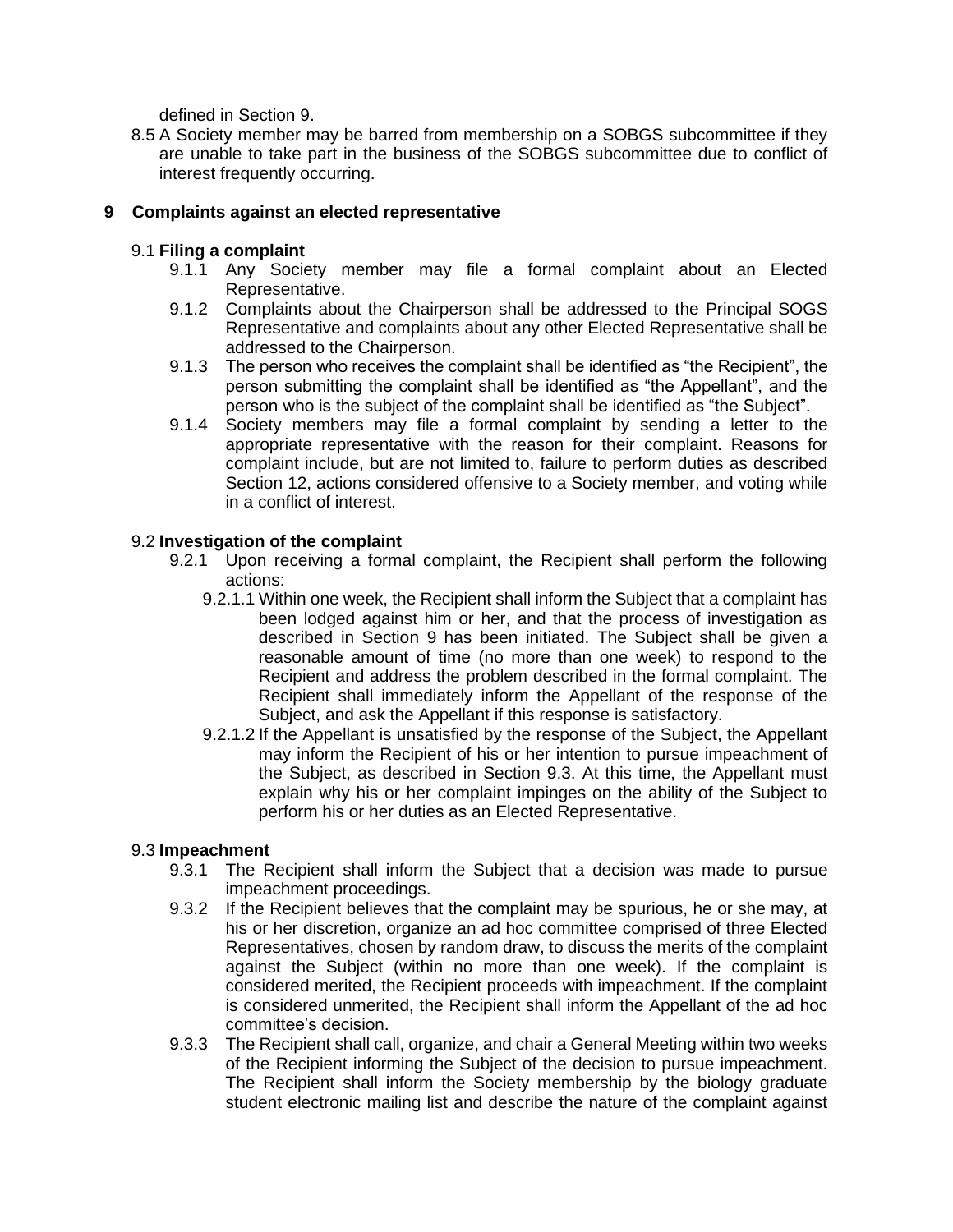the Subject, while not using the name of the Subject and being tactful to the nature of the complaint.

- 9.3.4 The Recipient shall write a motion to impeach the Subject, which will be presented at the General Meeting. This motion will describe the nature of the Appellant's complaint, and only the Subject of the complaint is permitted to be named in the motion.
- 9.3.5 At the General Meeting, the motion to impeach the Subject shall be read and discussed. A vote by secret ballot shall be taken at the meeting. If two-thirds or greater majority vote for impeachment, then the position shall be declared vacant and a by-election shall be declared as described in Section 7.

## **10 Finance**

- 10.1 The Society shall only use its funds towards the best fulfilment of the purpose of the Society, as described in Section 2.
	- 10.1.1 The Society shall only use its funds in a manner consistent with the purpose for which they were collected or earmarked.
	- 10.1.2 The Society shall use its funds for events and initiatives in a manner proportionately equitable among streams of the department.
- 10.2 The Chairperson and Principal SOGS representative will administer the finances of the Society, working in collaboration with the Biology Department Graduate Program Coordinator.
- 10.3 All financial transactions, such as expenditures from social events or deposits from fundraising activities must be accounted within the subsequent 30 days.
	- 10.3.1 All expenditure claims shall be submitted to the Treasurer with the respective receipt detailing the expense.
- 10.4 Expenditures seen as being inconsistent with the purpose of the Society (Section 2) shall be grounds for a complaint as described in Section 9.

#### **11 Amendments to the Constitution**

- 11.1 Proposals for amendments to the Constitution shall be submitted in writing to the Chairperson.
- 11.2 The Chairperson shall present the proposal at the next Elected Representative Meeting to discuss the merits of the proposal. The person who submitted the proposal shall be invited to speak at this meeting.
	- 11.2.1 If the proposal is considered merited, the Chairperson presents it at the next General Meeting. If the proposal is considered unmerited, the Chairperson shall inform the person who submitted the proposal of the Elected Representatives' decision.
- 11.3 Proposals endorsed by the Elected Representatives shall be presented at the next General Meeting. The Society membership shall vote to accept or reject the proposal, such a motion requiring a two-thirds majority vote approval. No amendments to the proposal will be allowed at the General Meeting.
- 11.4 Proposals that are rejected may not be resubmitted for consideration until they have been edited to address concerns, or until one calendar year has passed.

## **12 Duties of the Elected Representatives**

## 12.1 **SOBGS Chairperson – 1 elected position**

- 12.1.1 Elected through the formal election process of the Society.
- 12.1.2 Work to improve the biology graduate student experience.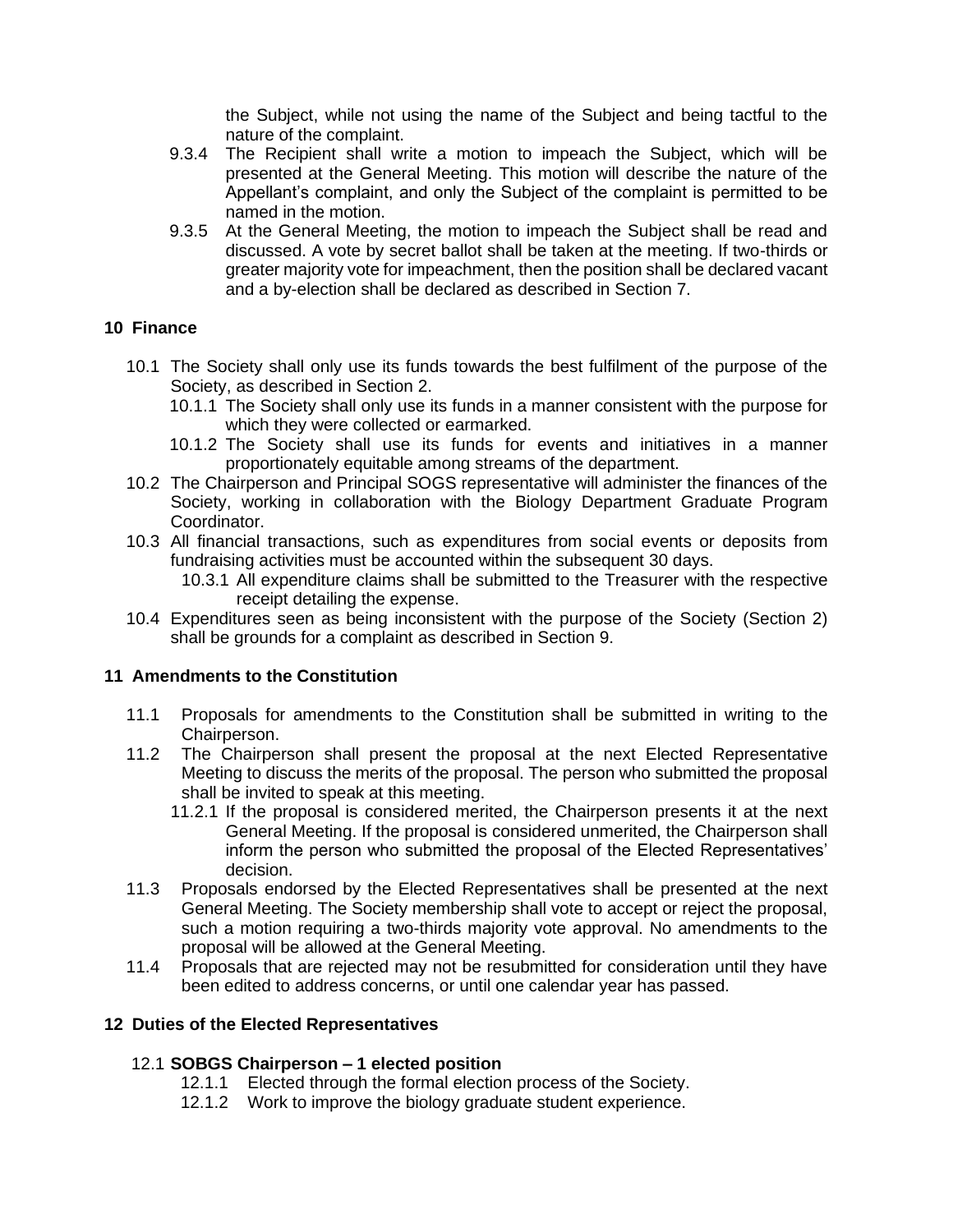- 12.1.3 Liaise between biology graduate students and Biology Graduate Chair.
- 12.1.4 Attend all biology faculty and staff meetings as the official biology graduate student representative.
- 12.1.5 Call, organize, and chair Society meetings.
- 12.1.6 Supervise the finances of the Society, working in collaboration with the Treasurer, Principal SOGS Representative and the Biology Department Graduate Program Coordinator.
- 12.1.7 Ensure the Elected Representatives are fulfilling their responsibilities, especially, but not limited to the:
	- 12.1.7.1 Biology Graduate Research Forum.
- 12.1.8 Act as a stand-in for the Principal SOGS Representative in the event that the Principal SOGS Representative is unavailable.
- 12.1.9 To prepare the comprehensive annual report to include:
	- 12.1.9.1 AGM Report
	- 12.1.9.2 Final Annual Budget including balance forward
	- 12.1.9.3 Transition documents from each elected member or committee
- 12.1.10 Has no voting rights at Elected Representative Meetings except in the case of a tie, where their vote is used as a tie breaker (1 vote).
- 12.1.11 The Chairperson has the authority to fix minor typos or numerical errors in the Constitution.
- 12.1.12 Required to volunteer for at least one fundraising event per year as organized by the Social Committee. These fundraising events can include (but are not limited to) helping run food sales, setting up for fundraising events, and cleaning up after fundraising events.

#### 12.2 **Principal SOGS SOBGS Representative – 1 elected position**

- 12.2.1 Elected through the formal election process of the Society.
- 12.2.2 Attend all monthly SOGS Council Meetings.
- 12.2.3 Ensure the SOGS Representatives attendance at the monthly SOGS Council Meeting is complete for at least the first hour and a half of each meeting.
- 12.2.4 Assist in arranging Alternate SOGS Representatives when SOGS Representatives are unable to attend the monthly SOGS Council Meeting.
- 12.2.5 Communicate SOGS business highlights to the Society membership.
- 12.2.6 Encourage attendance among all Society members for the SOGS General Meetings.
- 12.2.7 Act as a stand-in for the Chairperson in the event that the Chairperson is unavailable.
- 12.2.8 Administer the finances of the Society, working in collaboration with the Chairperson and the Biology Department Graduate Program Coordinator.
- 12.2.9 Has voting rights at SOBGS Elected Representative Meetings (1 vote).
- 12.2.10 Required to volunteer for at least one fundraising event per year as organized by the Social Committee. These fundraising events can include (but are not limited to) helping run food sales, setting up for fundraising events, and cleaning up after fundraising events.

#### 12.3 **SOGS SOBGS Representatives**

12.3.1 Six representatives will be elected through the formal election process of the Society. The number of positions is annually revised by SOGS. Once the number of councillors has been allocated by SOGS, councillor positions will be filled by the Elected Representatives according to decreasing order of votes received.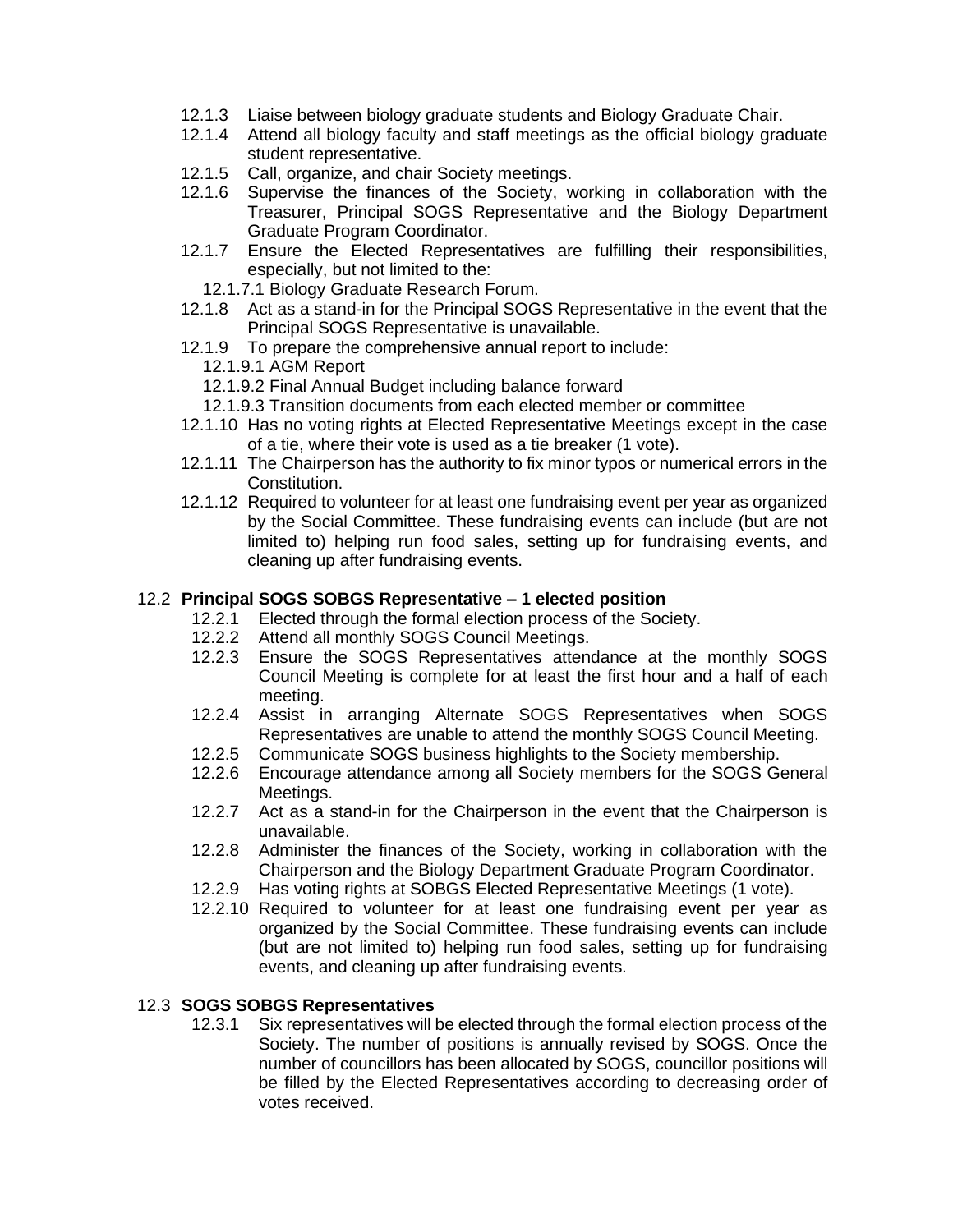- 12.3.1.1 Those among the six Elected Representatives that did not assume a SOGS councillor position will be assigned the position of Alternate SOGS SOBGS Representatives.
- 12.3.1.2 In case of a tie in the number of votes received by the SOGS SOBGS Elected Representatives, the Chairperson, the Principal SOGS SOBGS Representative and the SOGS SOBGS Elected Representatives will together discuss a possible agreement.
	- 12.3.1.2.1 If the aforementioned agreement cannot be reached, the allocation shall be decided by the Elected Representatives body through ballot.
- 12.3.2 Attend all monthly SOGS Council Meetings.
- 12.3.3 Arrange Alternates SOGS Representatives if they are unable to attend the monthly SOGS Council Meeting.
- 12.3.4 Have voting rights at SOBGS Elected Representative Meetings (1 vote each).
- 12.3.5 Required to volunteer for at least one fundraising event per year as organized by the Social Committee. These fundraising events can include (but are not limited to) helping run food sales, setting up for fundraising events, and cleaning up after fundraising events.

## 12.4 **Alternate SOGS SOBGS Representatives – 2 elected positions**

- 12.4.1 Elected according to item 12.3.1.1
- 12.4.2 Society members can also nominate themselves through the Chairperson or the Principal SOGS Representative.
- 12.4.3 Shall endeavour to be available for monthly SOGS Council Meetings
- 12.4.4 Will act as an official Alternate in the event that a SOGS Representative is unavailable for the monthly SOGS Council Meetings.
- 12.4.5 Have no voting rights at SOBGS Elected Representative Meetings.
- 12.4.6 Has voting rights at SOBGS Elected Representative Meetings (1 vote).
- 12.4.7 Required to volunteer for at least one fundraising event per year as organized by the Social Committee. These fundraising events can include (but are not limited to) helping run food sales, setting up for fundraising events, and cleaning up after fundraising events.

#### 12.5 **SOBGS Treasurer – 1 position**

- 12.5.1 Elected through the formal election process of the Society.
- 12.5.2 Administer the finances of the Society, working in collaboration with the Chairperson and the Biology Department Graduate Program Coordinator.
- 12.5.3 Prepare a projected budget to be ratified at a General Meeting.
- 12.5.4 Prepare a detailed monthly financial statement of the SOBGS bank account and send it to the Chairperson for approval.
- 12.5.5 Responsible for making payments and processing reimbursements of expenses made by Representatives on behalf of the Society as well as deposits originated from fundraising events.
- 12.5.6 Required to volunteer for at least one fundraising event per year as organized by the Social Committee. These fundraising events can include (but are not limited to) helping run food sales, setting up for fundraising events, and cleaning up after fundraising events.

## 12.6 **PSAC Local 00610 Union Steward SOBGS Representative – 1 position**

From among the PSAC Local 00610 stewards, as allocated to the Society by PSAC Local 00610, one will be selected by those stewards as the principal PSAC Local 00610 steward.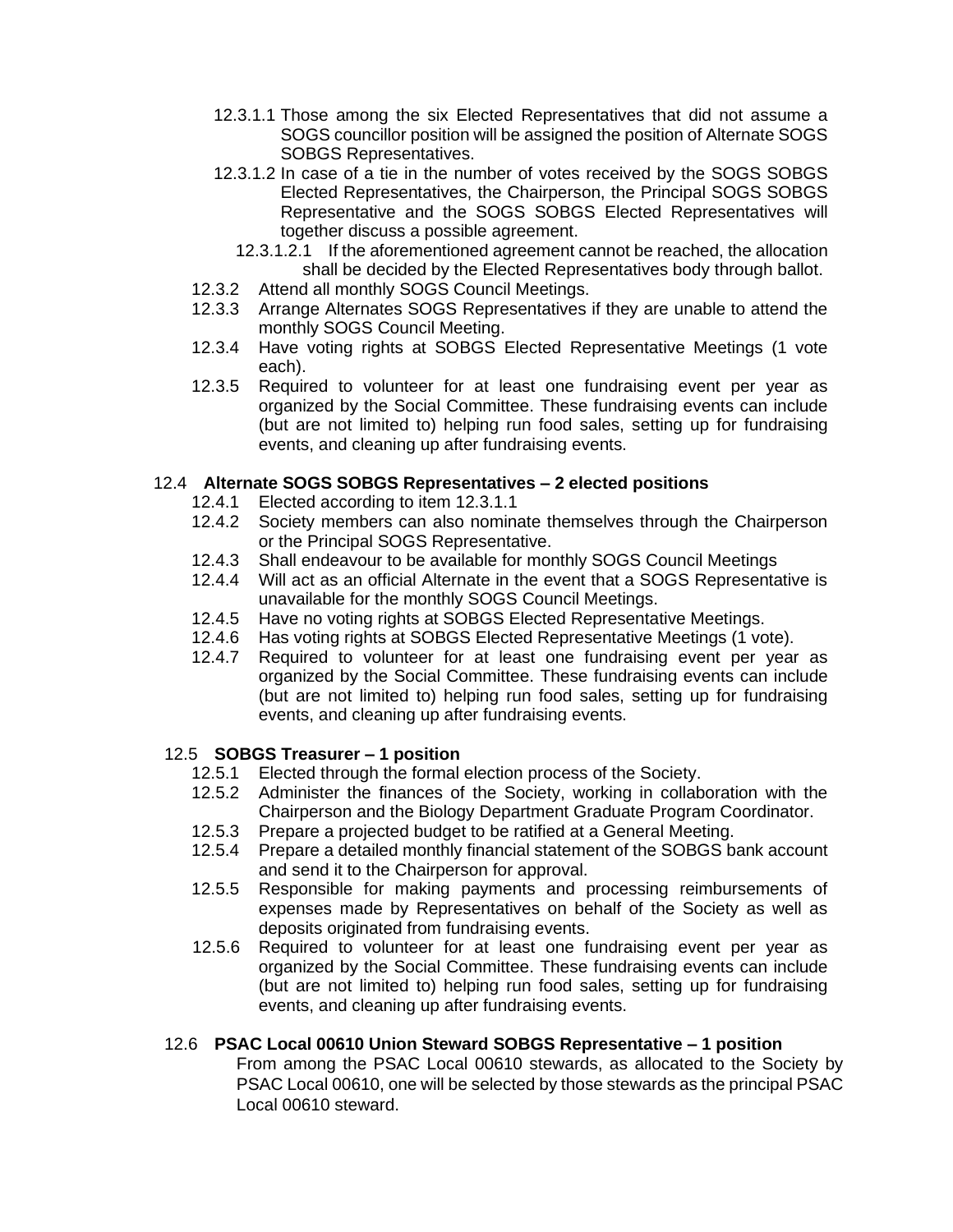- 12.6.1 Attend all PSAC Local 00610 steward meetings.
- 12.6.2 Perform the work of a steward as defined by PSAC Local 00610.
- 12.6.3 Liaise with the Chairperson when relevant information may need to be presented at faculty meetings.
- 12.6.4 Communicate PSAC Local 00610 business at Society meetings.
- 12.6.5 Has voting rights at SOBGS Elected Representative Meetings (1 vote).
- 12.6.6 Required to volunteer for at least one fundraising event per year as organized by the Social Committee. These fundraising events can include (but are not limited to) helping run food sales, setting up for fundraising events, and cleaning up after fundraising events.

#### 12.7 **Graduate Education Committee SOBGS Representative – 2 positions**

- 12.7.1 Elected through the formal election process of the Society.
- 12.7.2 From among the Graduate Education Committee SOBGS Representatives, one will be selected by those representatives as the spokesperson at Society meetings.
- 12.7.3 Attend all Graduate Education Committee meetings
- 12.7.4 Work towards the goals of the Graduate Education Committee as defined by the committee itself. These duties may include:
	- 12.7.4.1 Selection of biology graduate students for admission. Representatives may not serve on the admissions committee of current students who are re-applying to the department as a PhD student after completion of their MSc, or for transfer of MSc to PhD,
	- 12.7.4.2 Setting and implementing all biology departmental graduate policy,
	- 12.7.4.3 Organization of the biology graduate curriculum,
	- 12.7.4.4 Organization of qualifying exams,
	- 12.7.4.5 Appointment of members of advisory committees,
	- 12.7.4.6 Arranging for the defense of theses,
	- 12.7.4.7 Ranking of post-graduate scholarship and post-doctoral fellowship applications,
	- 12.7.4.8 Consideration of requests for extensions of biology departmental financial support,
	- 12.7.4.9 Assist the yearly update and publication of the Biology Graduate Student Handbook.
	- 12.7.4.10 Communicate Graduate Education Committee business at Society meetings.
- 12.7.5 Have voting rights at SOBGS Elected Representative Meetings (1 vote each).
- 12.7.6 Required to volunteer for at least one fundraising event per year as organized by the Social Committee. These fundraising events can include (but are not limited to) helping run food sales, setting up for fundraising events, and cleaning up after fundraising events.

#### 12.8 **Seminar Committee SOBGS Representative**

- 12.8.1 One Fall Representative will be elected in September, with the remaining Winter Representative(s) (*in a number allocated by the Seminar Committee*) elected in January, through the formal election process of the Society (Section 7.2.1).
- 12.8.2 From among the Seminar Committee SOBGS Representatives, one will be selected by those representatives as the spokesperson at Society meetings.
- 12.8.3 Attend all Seminar Committee meetings.
- 12.8.4 Follow the SOBGS Graduate Student Seminar Hosting Guidelines, available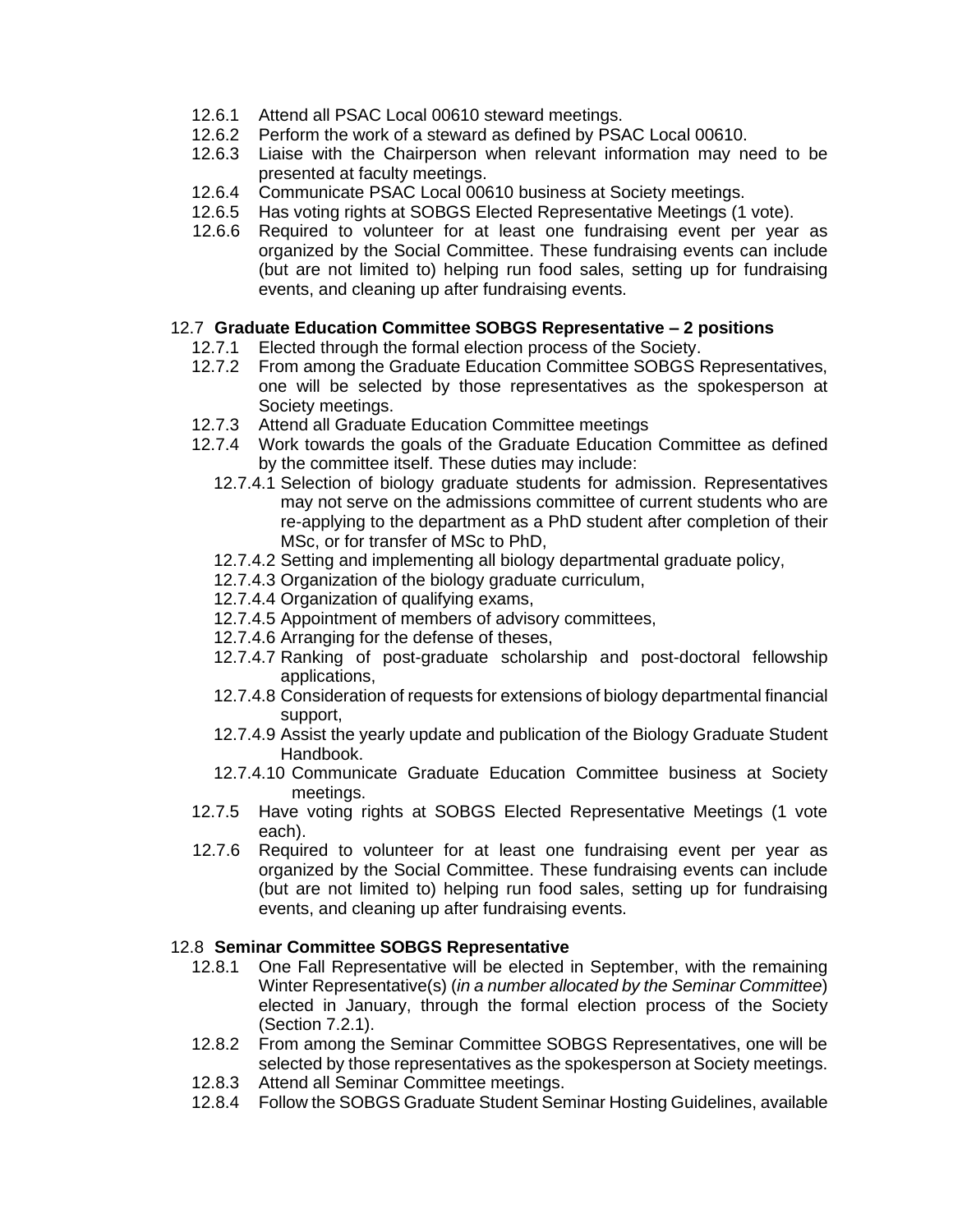on the Biology Department website.

- 12.8.5 Work towards the goals of the Seminar Committee as defined by the committee itself. These duties may include:
	- 12.8.5.1 Assist in the invitation and reception of speakers for the biology departmental seminar series held weekly during the fall, winter, and spring terms,
	- 12.8.5.2 Facilitate the annual election of a biology graduate student-nominated speaker(s).
- 12.8.6 Communicate Seminar Committee business at Society meetings.
- 12.8.7 Have voting rights at SOBGS Elected Representative Meetings (1 vote each).
- 12.8.8 Required to volunteer for at least one fundraising event per year as organized by the Social Committee. These fundraising events can include (but are not limited to) helping run food sales, setting up for fundraising events, and cleaning up after fundraising events.

#### 12.9 **Undergraduate Education Committee SOBGS Representative**

- 12.9.1 Elected through the formal election process of the Society, *in a number allocated by the Undergraduate Education Committee.*
- 12.9.2 From among the Undergraduate Education Committee SOBGS Representatives, one will be selected by those representatives as the spokesperson at Society meetings.
- 12.9.3 Attend all Undergraduate Education Committee meetings.
- 12.9.4 Communicate concerns received from the outreach representatives, who relay information from BUGS (Biology Undergraduate Society; Western University; see 12.10.6.3), at the next BUEC meeting.
- 12.9.5 Work towards the goals of the Undergraduate Education Committee as defined by the committee itself. These duties may include:
	- 12.9.5.1 Improving the biology undergraduate student academic experience.
- 12.9.6 Communicate Undergraduate Education Committee business at Society meetings.
- 12.9.7 Have voting rights at SOBGS Elected Representative Meetings (1 vote each).
- 12.9.8 Required to volunteer for at least one fundraising event per year as organized by the Social Committee. These fundraising events can include (but are not limited to) helping run food sales, setting up for fundraising events, and cleaning up after fundraising events.

#### 12.10 **Research Committee SOBGS Representative**

- 12.10.1 Elected through the formal election process of the Society, *in a number allocated by the Research Committee.*
- 12.10.2 From among the Research Committee SOBGS Representatives, one will be selected by those representatives as the spokesperson at Society meetings.
- 12.10.3 Produce, update, and expand a list of awards, grants, and scholarships appropriate to each of the streams in the Biology Department.
- 12.10.4 This may be accomplished by collaborating with students, professors, and staff from among the streams of the Biology Department.
- 12.10.5 Attend all Research Committee meetings.
- 12.10.6 Work towards the goals of the Research Committee as defined by the committee itself. These duties may include:
	- 12.10.6.1 Identifying key research areas.
- 12.10.7 Communicate Research Committee business at Society meetings.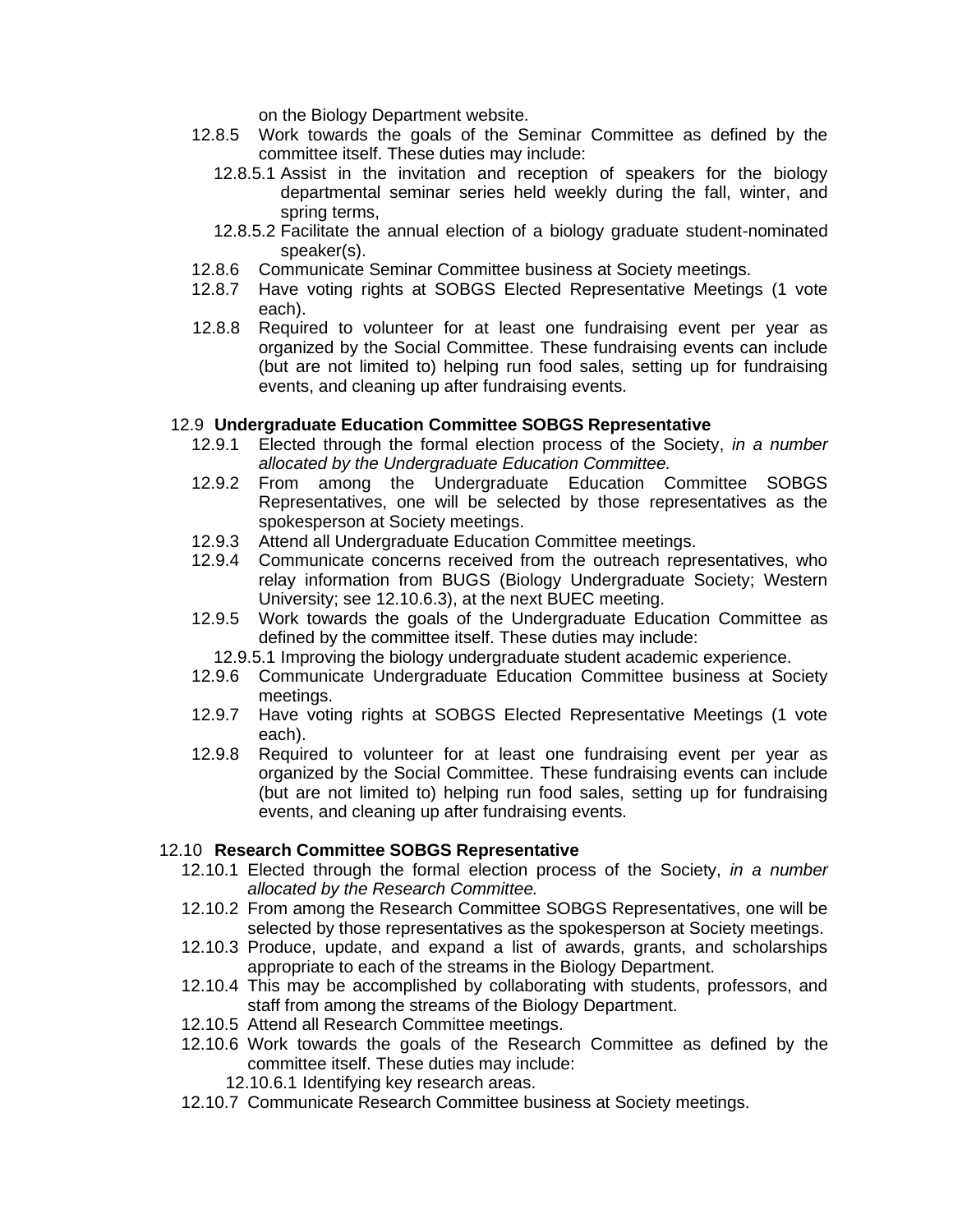- 12.10.8 Have voting rights at SOBGS Elected Representative Meetings (1 vote each).
- 12.10.9 Required to volunteer for at least one fundraising event per year as organized by the Social Committee. These fundraising events can include (but are not limited to) helping run food sales, setting up for fundraising events, and cleaning up after fundraising events.

## 12.11 **Outreach Committee SOBGS Representative**

- 12.11.1 Elected through the formal election process of the Society, *in a number allocated by the Outreach Committee.*
- 12.11.2 From among the Outreach Committee SOBGS Representatives, one will be selected by those representatives as the spokesperson at Society meetings.
- 12.11.3 Update the SOBGS section of the Biology Department website.
- 12.11.4 Attend all Outreach committee meetings.
- 12.11.5 Maintain and publish content on applicable Society social media platforms including Facebook, Twitter, Instagram, and others as authorized by the Society.
- 12.11.6 Work towards the goals of the Outreach Committee as defined by the committee itself. These duties may include:
	- 12.11.6.1 Marketing the Biology Department for the purpose of attracting new students,
	- 12.11.6.2 Educating the public on recent research, particularly from within the Biology Department.
- 12.11.7 Required to receive weekly email updates from BUGS (Biology Undergraduate Society; Western University) to acquire knowledge on biology undergraduate-related events.
	- 12.11.7.1 Communicate events between both SOBGS and BUGS at SOBGS meetings that are of interest to SOBGS.
	- 12.11.7.2 Plan and execute an event during the winter academic semester to bring graduate and undergraduate students together to discuss life as a graduate student and general interest in becoming a graduate student.
- 12.11.8 Communicate Outreach Committee business at Society meetings.
- 12.11.9 Have voting rights at SOBGS Elected Representative Meetings (1 vote each).
- 12.11.10 Required to volunteer for at least one fundraising event per year as organized by the Social Committee. These fundraising events can include (but are not limited to) helping run food sales, setting up for fundraising events, and cleaning up after fundraising events.

## 12.12 **SOBGS Social Committee Representatives- 3 elected positions**

- 12.12.1 Elected through the formal election process of SOBGS.
- 12.12.2 From among the SOBGS Social Committee Representatives, one will be selected by the representatives as the spokesperson at Society meetings.
- 12.12.3 Attend all Social Committee meetings.
- 12.12.4 Work towards the goals of the Social Committee as defined by the Society. These duties include:
	- 12.12.4.1 Organizing major social events,
	- 12.12.4.2 Fund raising for SOBGS events,
	- 12.12.4.3 Advertising the initiatives of the SOBGS Social committee,
	- 12.12.4.4 Ensuring that alcohol is available at Society events while maintaining agreement with all applicable laws.
- 12.12.5 The Social Committee is empowered to organize and chair voluntary subcommittees towards their goals (no voting rights at SOBGS).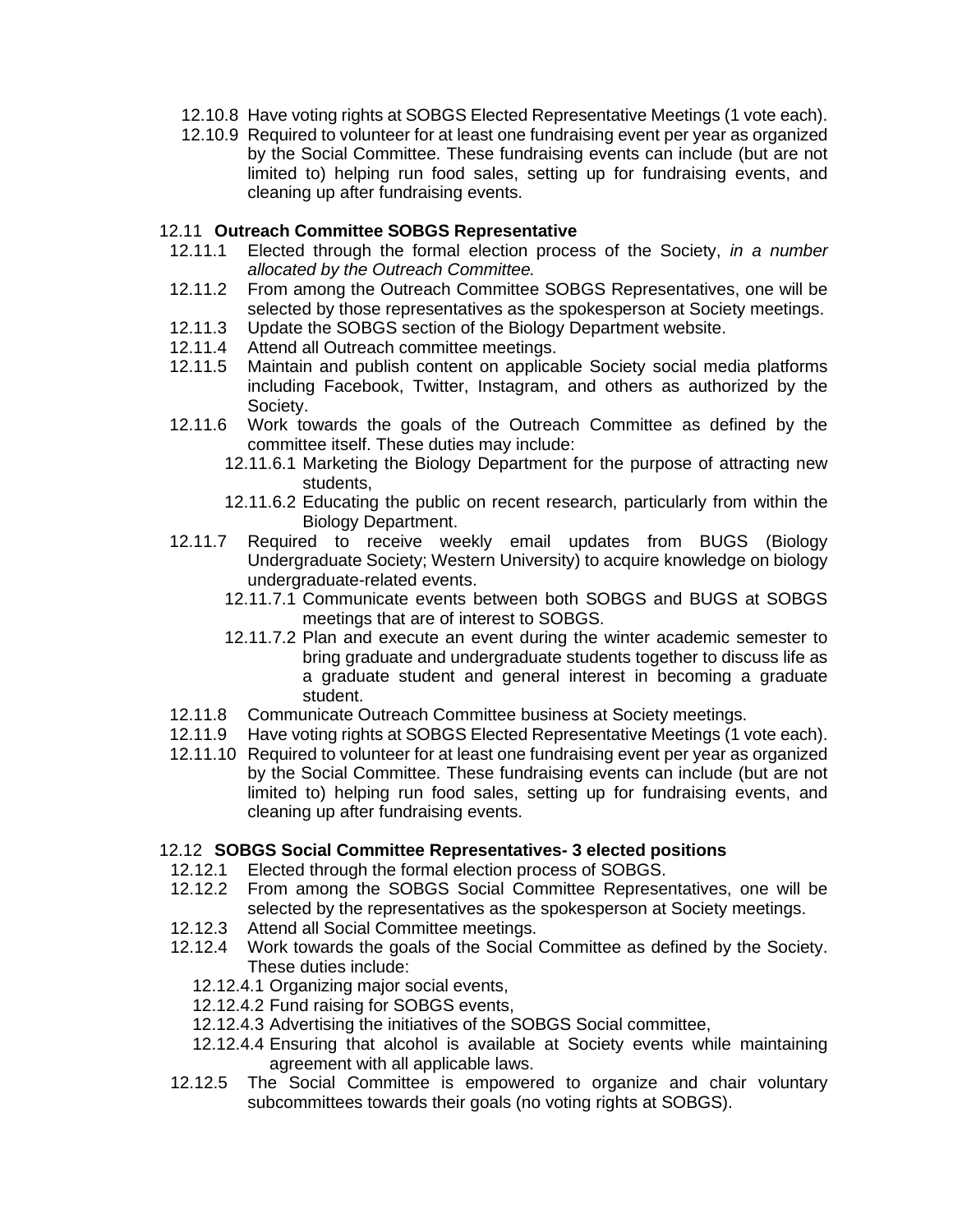- 12.12.6 Communicate Social Committee business at Society meetings.
- 12.12.7 Have voting rights at SOBGS Elected Representative Meetings (1 vote each).
- 12.12.8 Required to volunteer for at least one fundraising event per year as organized by the Social Committee. These fundraising events can include (but are not limited to) helping run food sales, setting up for fundraising events, and cleaning up after fundraising events.

#### 12.13 **SOBGS Sustainability Representative**

- 12.13.1 Elected through the formal election process of the Society.
- 12.13.2 Start and work to improve environmental sustainability within the Biology Department.
- 12.13.3 Liaise between biology graduate students and the SOGS Sustainability Committee.
- 12.13.4 Seek membership on the SOGS Sustainability Committee.
- 12.13.5 Work with SOBGS event coordinators to ensure SOBGS events are conducted sustainably.
- 12.13.6 Run the organic compost program within the Biology Department.
- 12.13.7 Communicate Sustainability business at Society meetings.
- 12.13.8 Has voting rights at SOBGS Elected Representative Meetings (1 vote each).
- 12.13.9 Required to volunteer for at least one fundraising event per year as organized by the Social Committee. These fundraising events can include (but are not limited to) helping run food sales, setting up for fundraising events, and cleaning up after fundraising events.

#### 12.14 **SOBGS Agriculture and Agri-Food Canada (AAFC) Representative**

- 12.14.1 Elected through the formal election process of the Society.
- 12.14.2 Must be a current Biology Graduate Student whose laboratory and primary supervisor are located at AAFC
- 12.14.3 Work to improve the Biology Graduate student experience at AAFC
- 12.14.4 Organize a meeting with the AAFC Biology Graduate students (at least one/term)
- 12.14.5 Communicate concerns received from the Biology Graduate students at AAFC to the Biology Department or the Society
- 12.14.6 Liaise between Biology Graduate Students at the AAFC and the Society
- 12.14.7 Work towards addressing any unique needs that may arise for the Biology Graduate students at AAFC. That duty could include;
	- 12.14.7.1 Communicating with the TA instructors to consider the difficulties of ommuting to campus and working to enable an effective solution.
	- 12.14.7.2 Facilitating attendance at seminars, workshops and other departmental activities
	- 12.14.7.3 Informing AAFC students of social events held by the Society and coordinating access to these events
- 12.14.8 Facilitate the access of on-campus students to the facilities at AAFC and vice versa.
- 12.14.9 Has voting rights at SOBGS Elected Representative Meetings (1 vote).
- 12.14.10 Required to volunteer for at least one fundraising event per year as organized by the Social Committee. These fundraising events can include (but are not limited to) helping run food sales, setting up for fundraising events, and cleaning up after fundraising events.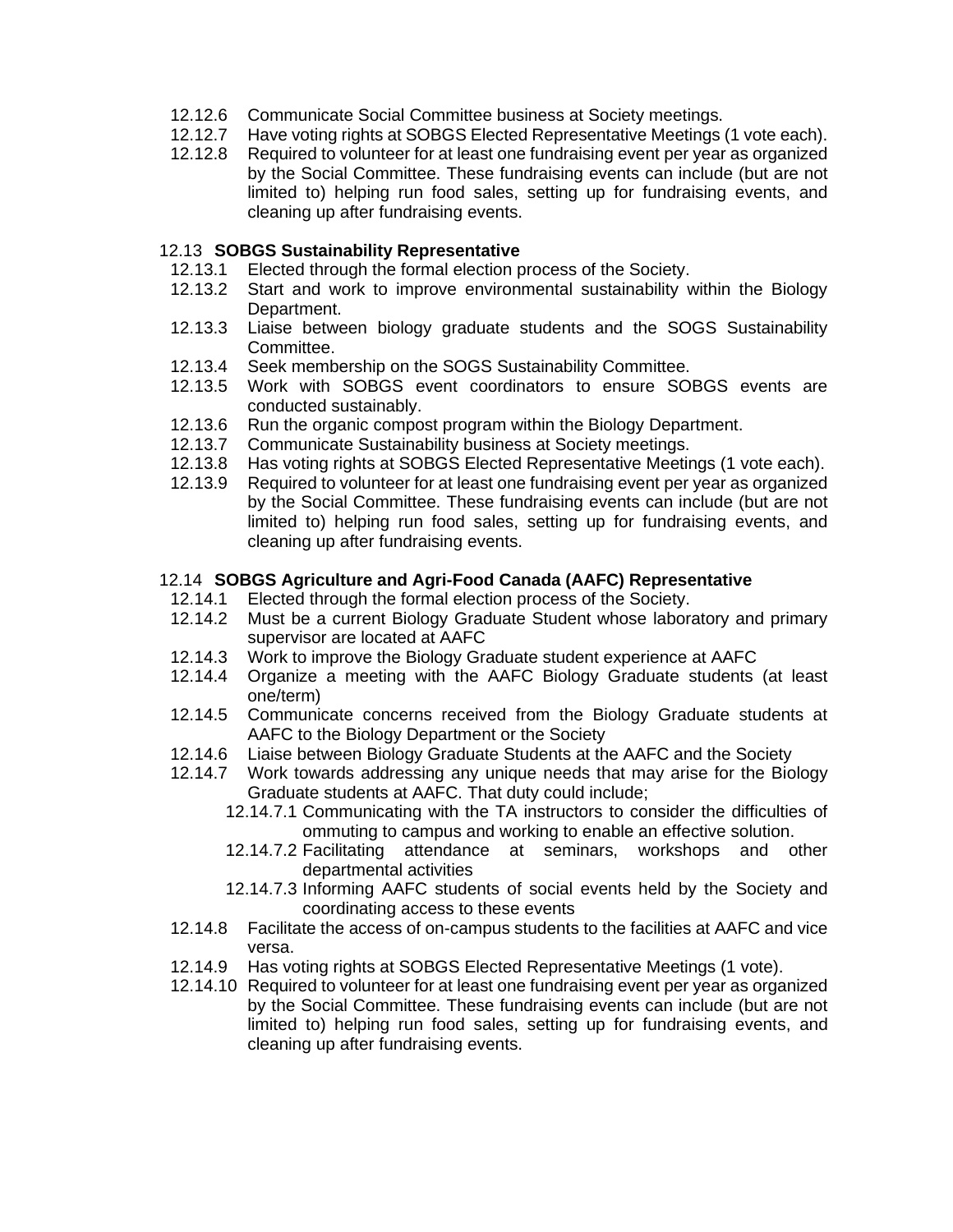# 12.15 **Equity, Diversity and Inclusion Representatives – 2 elected positions**

| 12.15.1<br>12.15.1.1 | Elected through the formal election process of the Society.<br>Representatives must self-identify from an underrepresented group<br>specifically Black, Indigenous, or student of color, student with a disability,<br>LGBTQ2+, or a woman                                                                                             |  |  |
|----------------------|----------------------------------------------------------------------------------------------------------------------------------------------------------------------------------------------------------------------------------------------------------------------------------------------------------------------------------------|--|--|
| 12.15.2              | Work to improve the equity, diversity and inclusion of graduate students in the<br>department                                                                                                                                                                                                                                          |  |  |
| 12.15.3              | Will participate in any of the institutional EDI activities from the office of the<br><b>Associate Vice President EDI</b>                                                                                                                                                                                                              |  |  |
| 12.15.4              | If created, will liaise between biology graduate students and a faculty-run EDI<br>Committee.                                                                                                                                                                                                                                          |  |  |
| 12.15.4.1            | Until such time as a faculty-run EDI Committee is created, with the SOBGS<br>Chairperson will liaise with the Biology Department Chair to promote equity,<br>diversity, inclusion recruitment and retention of diverse faculty and staff at<br>the departmental level.                                                                 |  |  |
| 12.15.4.2            | Report and track EDI successes, failures and initiatives in departmental<br>hiring strategies, faculty mentorship and graduate student demographics.                                                                                                                                                                                   |  |  |
| 12.15.4.3            | Organize seminars and/or workshops to promote and implement EDI<br>changes within the department.                                                                                                                                                                                                                                      |  |  |
| 12.15.5              | With the Graduate Education Representatives will liaise with the Biology Graduate<br>Chair to promote recruitment, retention and inclusion of diverse graduate<br>students.                                                                                                                                                            |  |  |
| 12.15.6              | Will act to support, mediate and liaise with faculty and PSAC 610 for Teaching<br>Assistants wishing to report discrimination in the workplace                                                                                                                                                                                         |  |  |
| 12.15.7              | With the Undergraduate Education Representative will liaise with the Biology<br>Undergraduate Chair to promote equity, diversity and inclusion in undergraduate<br>learning and classrooms.                                                                                                                                            |  |  |
| 12.15.8              | With the Outreach Committee Representative will work to broaden the reach of<br>Biology graduate student involvement in minority and low-income student<br>recruitment and public engagement.                                                                                                                                          |  |  |
| 12.15.9              | Hold all Society Committees accountable to EDI initiatives and prepare Society<br>Representatives to take any EDI concerns or ideas to their respective faculty-run<br>Committee meetings.                                                                                                                                             |  |  |
| 12.15.10<br>12.15.11 | Have voting rights at SOBGS Elected Representative Meetings.<br>Required to volunteer for at least one fundraising event per year as organized by<br>the Social Committee. These fundraising events can include (but are not limited<br>to) helping run food sales, setting up for fundraising events and cleaning up after<br>events. |  |  |